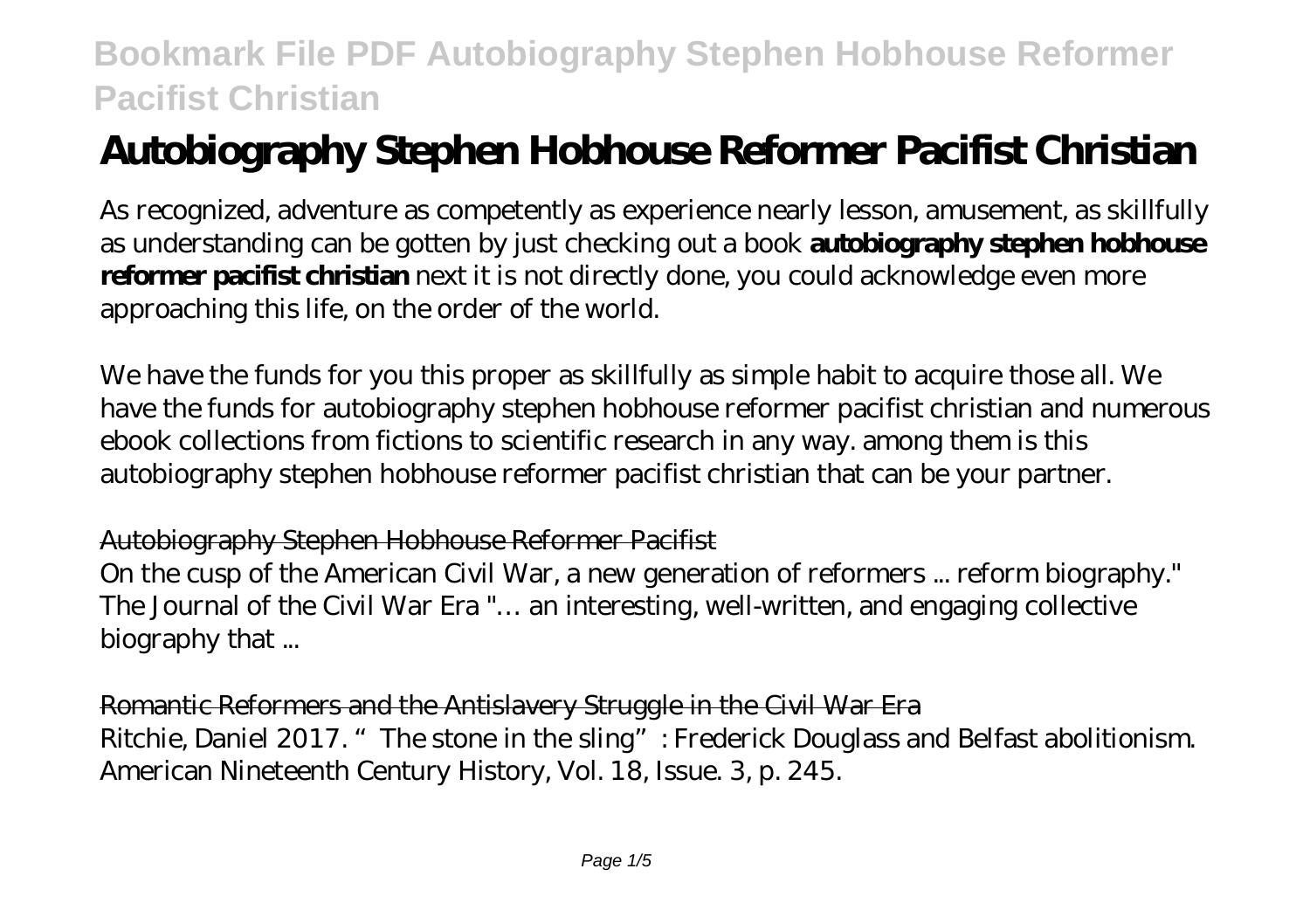Sometimes intensely moving, and often inspiring, these memoirs show that in some cases, individual conscientious objectors - many well-educated and politically aware - sought to reform the penal system from within either by publicizing its dysfunction or through further resistance to authority.

Around the world and for hundreds of years, men and women have refused to be drafted into bearing arms for their nations' wars. These conscientious objectors to the draft are the subject of Peter Brock's latest collection, Against the Draft. Brock, the world's leading historian on pacifism, has assembled twenty-five of his essays on conscientious objection to the draft from the beginning of the Radical Reformation in 1525 to the end of the Second World War. Included in the collection are essays on little known facets of the anti-draft movement including the Anabaptist-Mennonite tradition of military exemption that started with the outset of the Radical Reformation in 1525 and has continued, with variations, until the present. Further articles deal with the Quakers in a number of countries, Civil-war America, Leo Tolstoy (who became a convinced pacifist in the later part of his life), British conscientious objectors in the Non-Combatant Corps, the emergence of conscientious objection in Japan, and the fate of conscientious objectors in the psychiatric clinics of Germany and in interwar Poland. Essays on the Central European Nazerenes and on Jehovah's Witnesses in Nazi Germany highlight the exceptionally harsh treatment meted out to conscientious objectors belonging to these two sects, and their steadfast resistance to the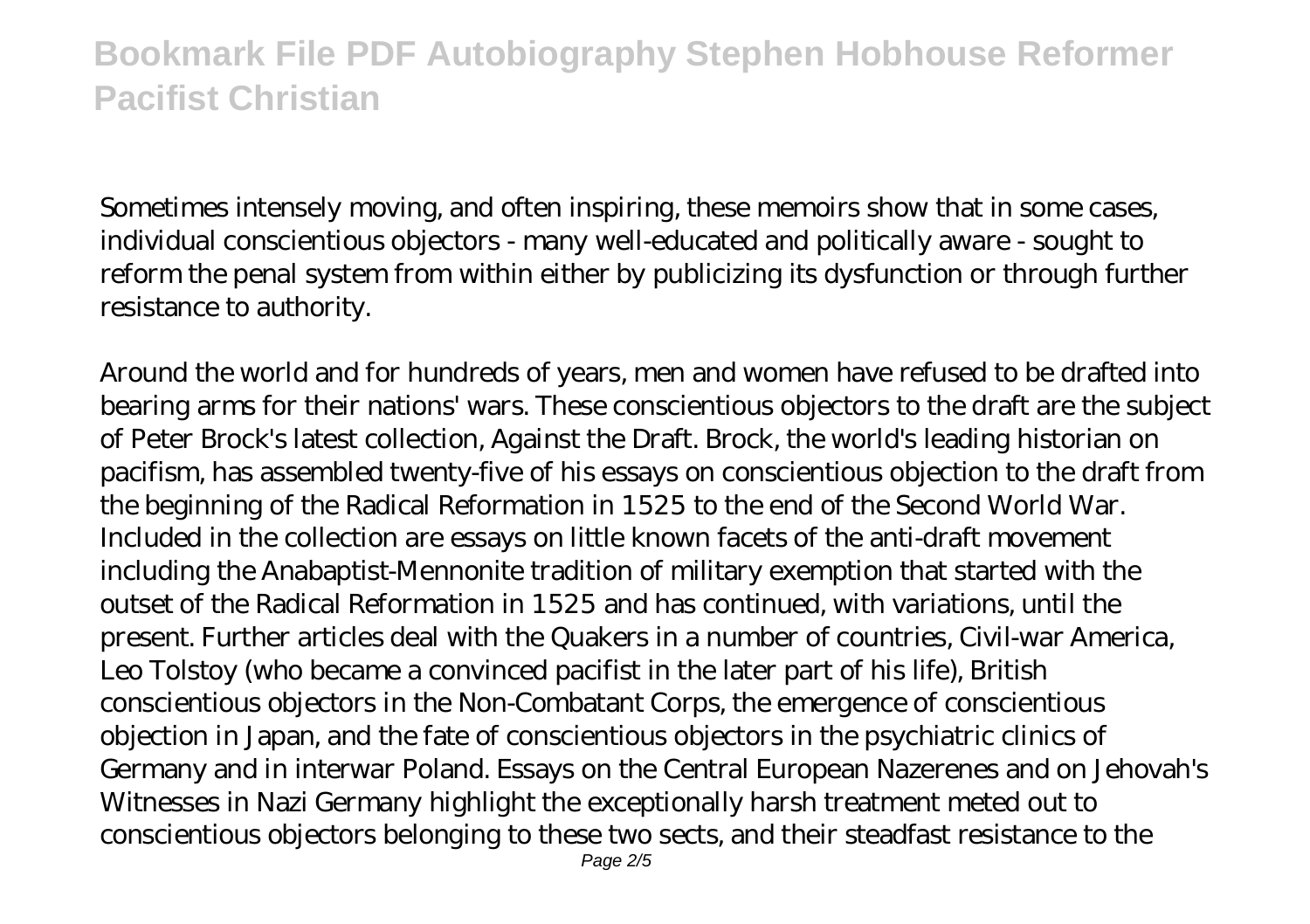state's demand to bear arms. Against the Draft makes an important contribution to the growing study of pacifism and conscientious objection, and represents a key work in the career of the field's foremost scholar.

'Ouida,' the pseudonym of Louise Ramé (1839-1908), was one of the most productive, widelycirculated and adapted of Victorian popular novelists, with a readership that ranged from Vernon Lee, Oscar Wilde and Ruskin to the nameless newspaper readers and subscribers to lending libraries. Examining the range and variety of Ouida's literary output, which includes journalism as well as fiction, reveals her to be both a literary seismometer, sensitive to the enormous shifts in taste and publication practices of the second half of the nineteenth century, and a fierce protector of her independent vision. This collection offers a radically new view of Ouida, helping us thereby to rethink our perceptions of popular women writers in general, theatrical adaptation of their fiction, and their engagements with imperialism, nationalism and cosmopolitanism. The volume's usefulness to scholars is enhanced by new bibliographies of Ouida's fiction and journalism as well as of British stage adaptations of her work.

The First World War's appalling death toll and the need for a sense of equality of sacrifice on the home front led to Canada's first experience of overseas conscription. While historians have focused on resistance to enforced military service in Quebec, this has obscured the important role of those who saw military service as incompatible with their religious or ethical beliefs. Crisis of Conscience is the first and only book about the Canadian pacifists who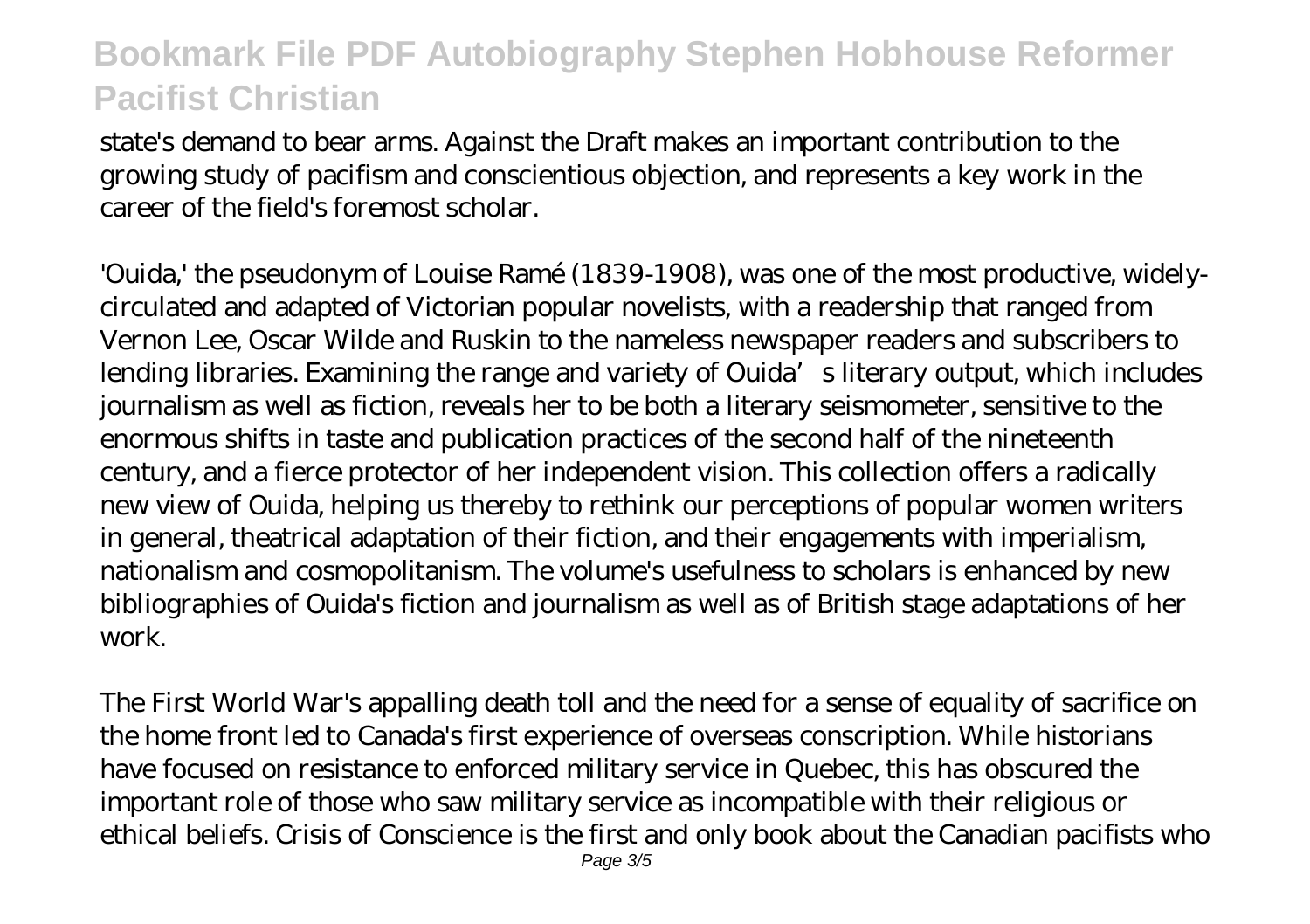refused to fight in the Great War. The experience of these conscientious objectors offers insight into evolving attitudes about the rights and responsibilities of citizenship during a key period of Canadian nation building.

Nellie Dowell was a match factory girl in Victorian London who spent her early years consigned to orphanages and hospitals. Muriel Lester, the daughter of a wealthy shipbuilder, longed to be free of the burden of money and possessions. Together, these unlikely soulmates sought to remake the world according to their own utopian vision of Christ's teachings. The Match Girl and the Heiress paints an unforgettable portrait of their late-nineteenth-century girlhoods of wealth and want, and their daring twentieth-century experiments in ethical living in a world torn apart by war, imperialism, and industrial capitalism. In this captivating book, Seth Koven chronicles how each traveled the globe—Nellie as a spinster proletarian laborer, Muriel as a well-heeled tourist and revered Christian peacemaker, anticolonial activist, and humanitarian. Koven vividly describes how their lives crossed in the slums of East London, where they inaugurated a grassroots revolution that took the Sermon on the Mount as a guide to achieving economic and social justice for the dispossessed. Koven shows how they devoted themselves to Kingsley Hall—Gandhi's London home in 1931 and Britain's first "people's house" founded on the Christian principles of social sharing, pacifism, and reconciliation—and sheds light on the intimacies and inequalities of their loving yet complicated relationship. The Match Girl and the Heiress probes the inner lives of these two extraordinary women against the panoramic backdrop of shop-floor labor politics, global capitalism, counterculture spirituality, and pacifist feminism to expose the wounds of poverty